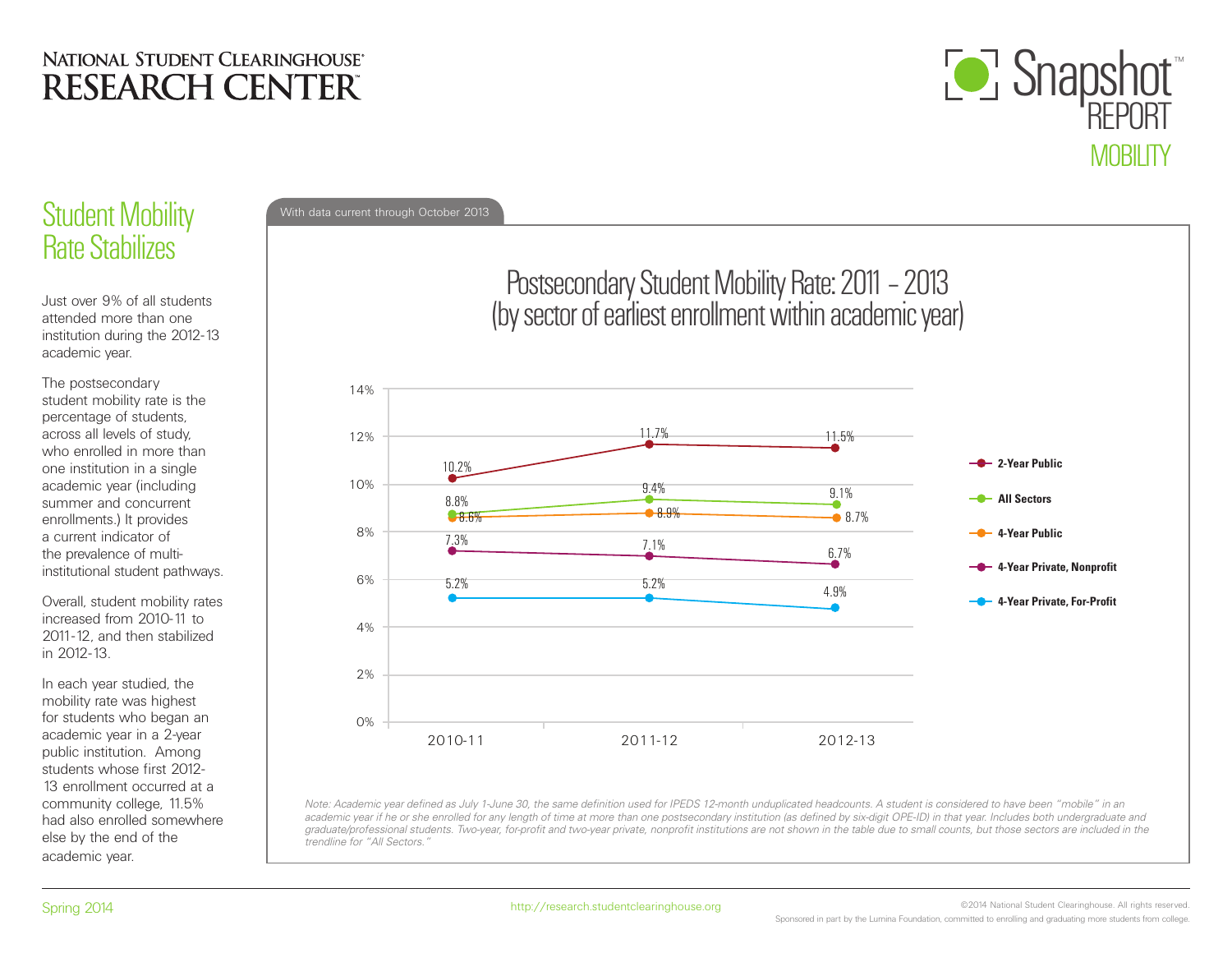

## Community With data current through October 2013 Colleges Play Important Role in Student Mobility

In each year studied, nearly three-fourths of all mobile students had at least one enrollment at a 2-year public institution.

Of all students who attended multiple institutions in 2012-13, nearly 40% moved between 2-year public institutions and 4-year public institutions (in either direction).

Over the three years studied, the share of mobility accounted for by student swirl among 2-year public institutions diminished slightly from 18.7% to 17.4%.

# Distribution of Mobile Students by Sector Combinations



*Note: Academic year defined as July 1-June 30, the same definition used for IPEDS 12-month unduplicated headcounts. A student is considered to have been "mobile" in an academic year if he or she enrolled for any length of time at more than one postsecondary institution (as defined by six-digit OPE-ID) in that year. Includes both undergraduate and graduate/professional students.*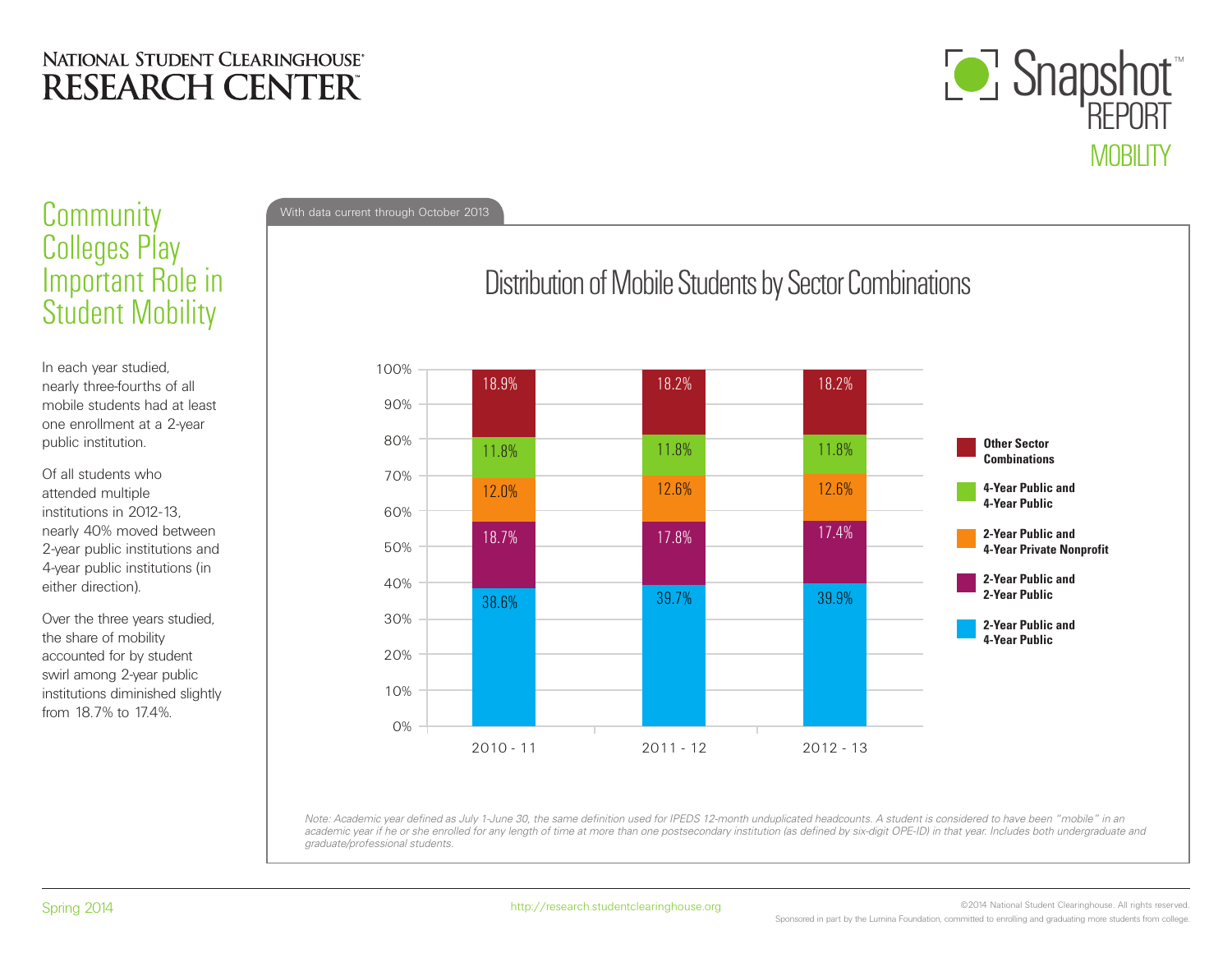

## **Mobility Rates Higher** for Younger Students

In each of the included years, students in the 20 and under age group had the highest mobility rates, followed by students in the >20 to 24 age group.

Student mobility rates have implications for enrollment management and education policy, raising the stakes around issues such as academic advising and evaluation of transfer credits.